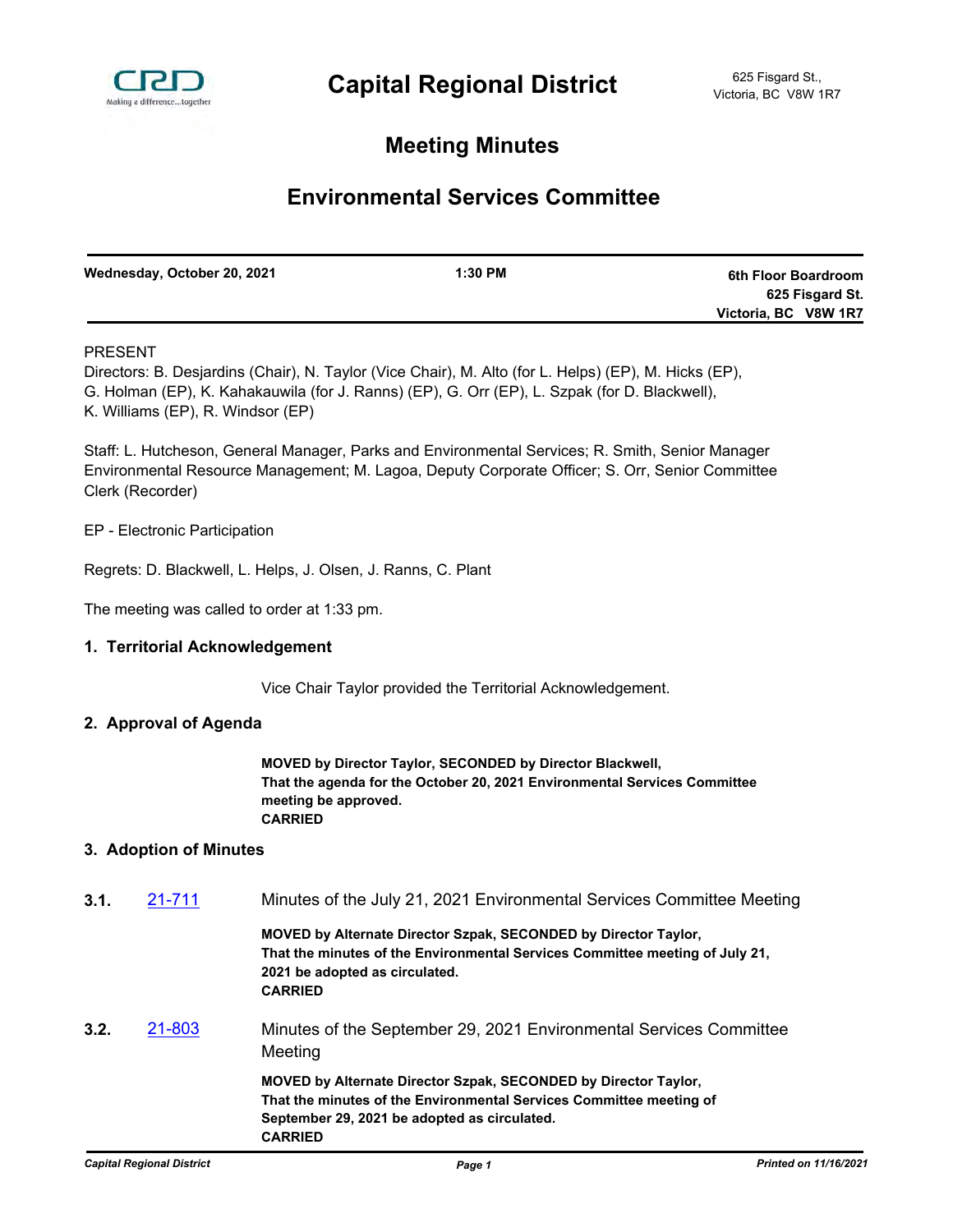#### **4. Chair's Remarks**

The Chair stated we are celebrating waste reduction week from October 18-24, 2021 and the Capital Regional District (CRD) is putting on a number of programs to help residents reduce their waste, and encouraged committee members to reach out to their communities in an effort to reduce waste. She stated that the CRD is hosting public tours of the landfill on November 5 and 6, 2021.

#### **5. Presentations/Delegations**

There were no presentations or delegations.

### **6. Committee Business**

**6.1.** [21-721](http://crd.ca.legistar.com/gateway.aspx?m=l&id=/matter.aspx?key=8669) Recycling in British Columbia - Extended Producer Responsibility Five-Year Action Plan

R. Smith spoke to Item 6.1.

Discussion ensued regarding:

- Mattress recycling
- Electric vehicle batteries
- Multi-family, industrial and commercial recycling
- Short term action plan

**MOVED by Director Taylor, SECONDED by Alternate Director Szpak, The Environmental Services Committee recommends to the Capital Regional District Board: That this report be received for information CARRIED**

- **6.2.** [21-771](http://crd.ca.legistar.com/gateway.aspx?m=l&id=/matter.aspx?key=8719) Waste Stream Management Licensing
	- R. Smith spoke to Item 6.2.

Discussion ensued regarding:

- Licensing benefits
- Impact of investigation on short-term priorities
- Implications for Electoral Areas
- Hauling contractors

**MOVED by Alternate Director Alto, SECONDED by Alternate Director Szpak, The Environmental Services Committee recommends to the Capital Regional District Board:**

**That staff include the investigation of waste stream management licensing as part of the Solid Waste Management Plan Short-Term Implementation Framework. CARRIED**

#### **7. Notice(s) of Motion**

There were no notice(s) of motion.